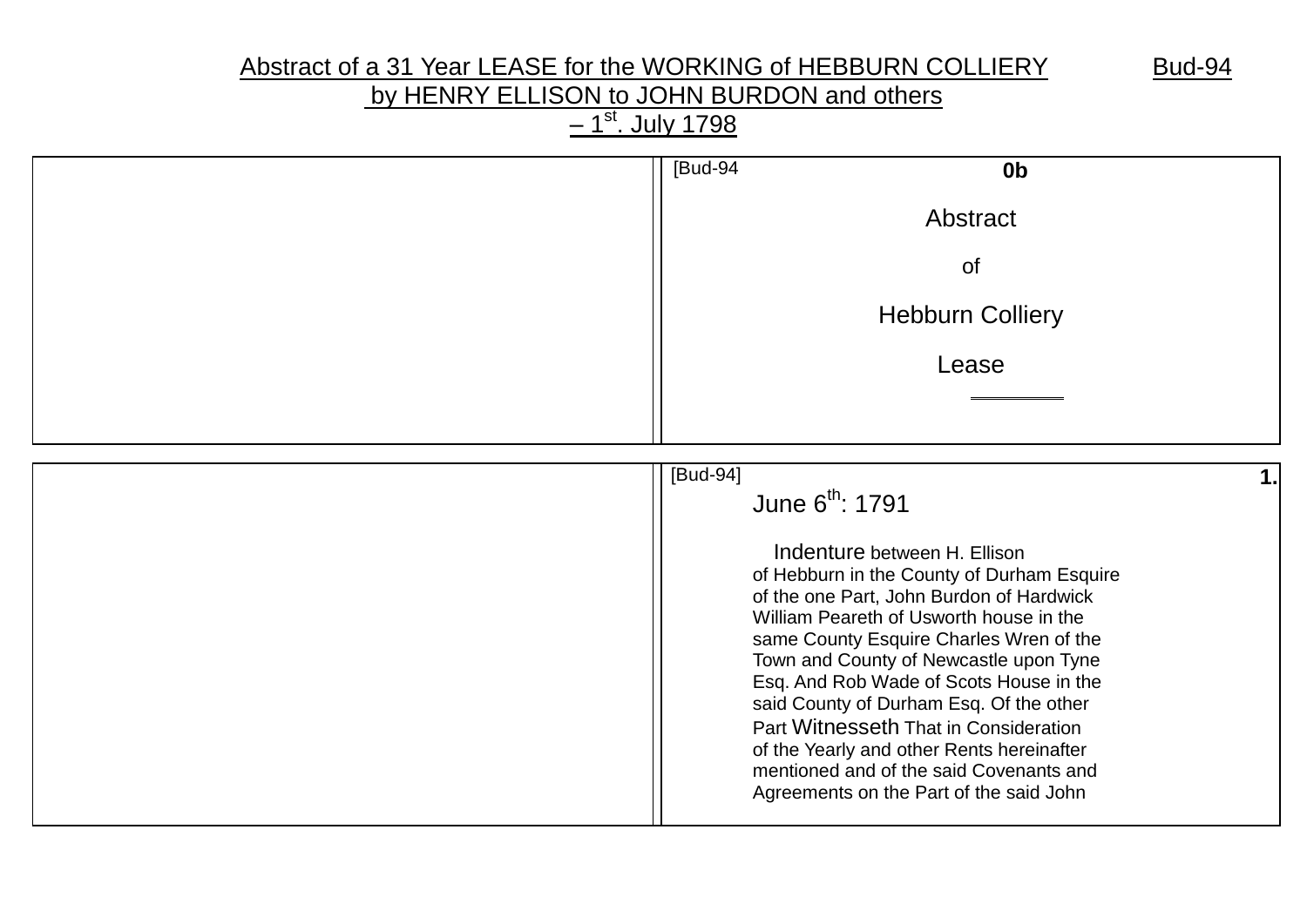| 2.                                                                                                                                                                                                                                                                                                                                                                                                                                                                                                                                                                                                                                                                                                                             | [Bud-94]                                                                                                                                                                                                                                                                                                                                                                                                                                                                                                                                                                                                                                                               |  |
|--------------------------------------------------------------------------------------------------------------------------------------------------------------------------------------------------------------------------------------------------------------------------------------------------------------------------------------------------------------------------------------------------------------------------------------------------------------------------------------------------------------------------------------------------------------------------------------------------------------------------------------------------------------------------------------------------------------------------------|------------------------------------------------------------------------------------------------------------------------------------------------------------------------------------------------------------------------------------------------------------------------------------------------------------------------------------------------------------------------------------------------------------------------------------------------------------------------------------------------------------------------------------------------------------------------------------------------------------------------------------------------------------------------|--|
| Burdon, William Peareth, Charles Wren &<br>Robert Wade, &c. &c. to be paid & performed<br>And for divers other Considerations the said<br>Henry Ellison doeth demise unto the said<br>John Burdon, &c.<br>All those Collieries and Coalmines lying<br>under or which may be gotten out of all and<br>every the Freehold Lands of the said Hen.<br>Ellison at Hebburn, Jarrow Wood extending<br>to the Midstream of the River Tyne on or<br>towards the North now in the Occupation<br>of the said Hen. Ellison, Miles Ellison, Rob <sup>t</sup> .<br>Railston and William Falla And also out<br>of all those Lands of the said Hen. Ellison<br>at Jarrow in the County of Durham in<br>the Occupation of the said Hen. Ellison | Thomas Hutchinson and Edw <sup>d</sup> , Hutchinson<br>boundering on the high-Water Mark of<br>the River Tyne, Except all the Coalmines<br>Seam and Seams of Coal under all those<br>Freehold Lands of the said Hen. Ellison<br>late Part of Hebburn Fell but now in-<br>closed containing by Estimation about<br>78 Acres in the Occupation of Ann<br>Ellison Widow. And also all the<br>Coalmines under the Mansion house and<br>Gardens of Hebburn and the Lands adjoining<br>within 40 Yards of the said Mansion Offices<br>Outhouses and Gardens with full Liberty &<br>Power to enter upon the said Lands, to break<br>the Soil and to make Pits Trenches Groves |  |

[Bud

**4 .**

Stappels Drifts and Water Courses as well fo and carrying off Water Foul – Air and Styth, **Brown Contains the Containt Containst** Breadth. with sufficient Ground Room Pit Room And also to lead along any of the said and Heap Room for laying Coals, Stones, Refuse gotten out of the said Collieries or in the Winning thereof. but not for the Use of any other Colliery or

out of the said Collieries the nearest and most to the soil or lay one or more Main Tyne. erect all such Bridges Batteries Mounts and

the Side Way shall exceed 12 Yards in Breadth shall be requisite for leading and conveying of

# -94] **5.**  including the Gutters except in Deans or Hollow Winning and Getting Coals as for avoiding Places where necessary may require a greater

– Waggon Ways all Stones Rubbish Materials Gravel, Earth, Metal, Rubbish or other and Implements whatsoever necessary for the said Collieries and the Staiths belonging thereto Also sufficient. Wayleave and Passage Staith together with full Liberty for the said during the Continuance of this Demise to  $\vert$  J. Burdon, &c. &c. their Executors &c. Servants & carry away with Horses Carts Wains Waggons Manuscull Morkmen during this Demise to enter upon the or any other Carriages all Coals to be gotten said Lands and Grounds of the said H. Ellison convenient Way for landsale or towards the  $\vert \vert$  Waggon Ways, Bye Ways, & Branches and to Provided no Waggon Way together with Frovided in through over and along the same as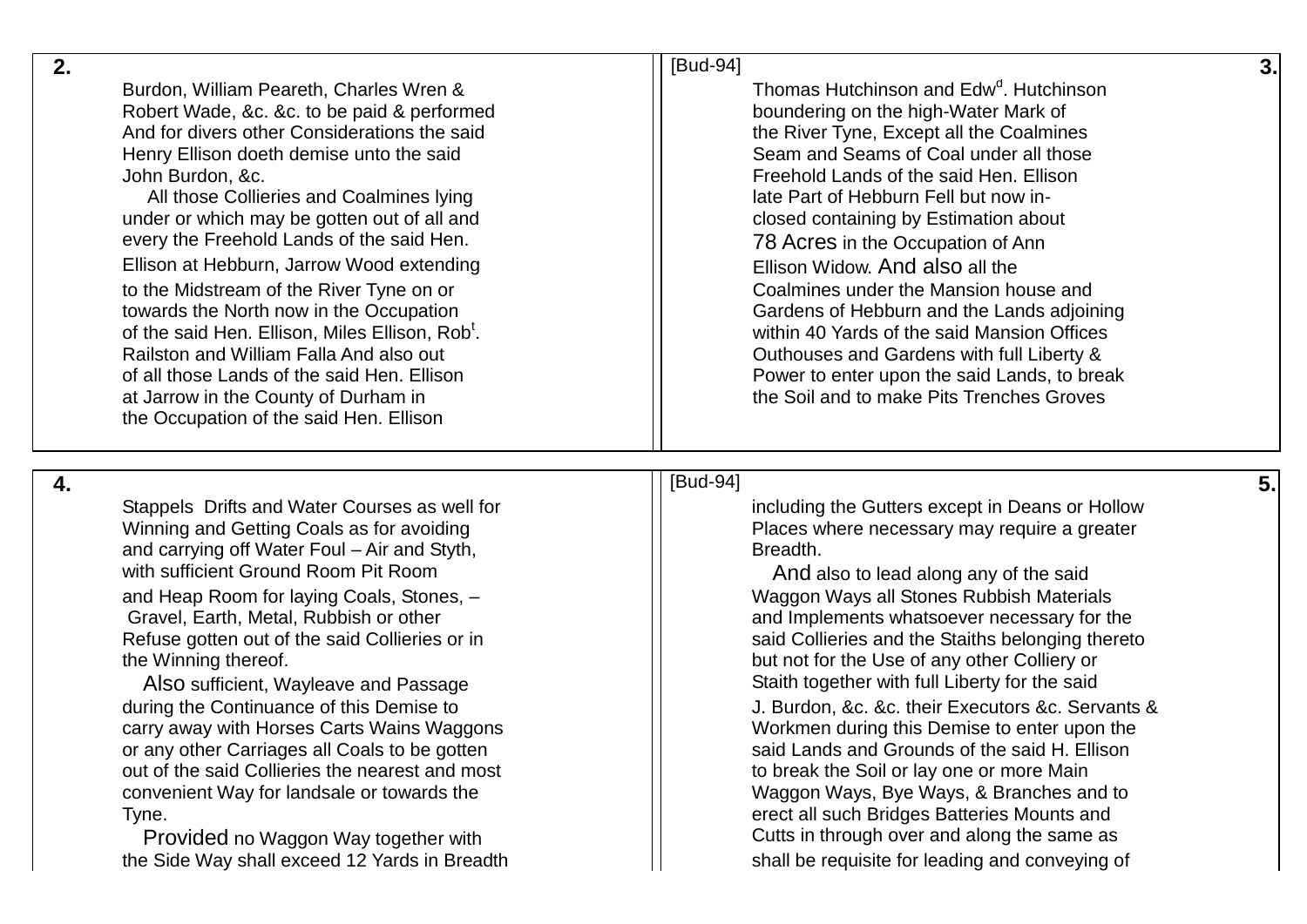**6 .**

**8 .**

Coals from all or any of the Pits of the the to search for and win Stones for Buildings said Collieries and for that Purpose to lay the said Collieries and for that Purpose to lay to get Clay for Bricks or to get Stones or Rails Sleepers Timber Iron and other Rubbish for any Purpose necessary for the Materials necessary for erecting such Waggon said Collieries Waggon Way Branches or Ways, &c. as often as Need shall require.  $\vert$  | other Ways and for making or repairing any And also all that Quay or Wharf **Bridge Mount Battery or other Erection co**adioining upon Part of the said Lands at venient for the said Collieries. Jarrow aforesaid called Black Staith w<sup>th</sup>. full Power to erect thereon and upon any Lands all Materials necessary in carrying on other of the Lands of the said H. Ellison the said Collieries with full Liberty to build at Jarrow Wood aforesaid adjoining upon **or the substitute of cause to be built thereon all such Houses** the River Tyne one or more Staiths Trunks Hovels Lodges Sheds Stables Mills Gins Fire

and Drawing and Conveying Water thereout so so as no Stones, Clay or Rubbish be sought for And to do every Act in and upon the interest and in any Plantation. said Lands requisite for effectually winning Working and Getting Coals out of Atsns Wayleave and Passage with Waggons the said Collieries and Leading and Convey

and Offgates for depositing and vending the

the Houses are to be built for the Pitmen the thereof to be laid in over and along the Lands Hen. Ellison his Exors, &c. Liberties and Powers hereby granted .

#### [Bud -94] **7.**

. And to lead from or to lay upon the said or Spouts or any other Erection with Ongates **Engines** Engines or other engines as shall be needful and convenient for the Workmen Work-horses Coals to be gotten out of the said Collieries. Work Geer or Utensils to be used or employed And also to enter upon the said Lands in Winning Working and Carrying on the said at Hebburn, Jarrow Wood and Jarrow Colliery or for Getting Coals out of the same

#### [Bud -94] **9.**

Except Liberty unto H. Ellison his Heirs & Wains and Carts and other Carriages in over ing the same from the said Collieries.  $\vert$  and along and upon the same Waggon Ways Provided the Place or Places where **Bye Ways and other Coalways ar any Part** 

be set out and appointed by the said and aforesaid or any Part thereof by Virtue of

Provided also no Fire Engine nor The Said Channel Channel Together with Liberty and Power for the said other Engine for Drawing Water or Coals **Henry Ellison his Heirs and Atsns to grant to** Henry Ellison his Heirs and Atsns to grant to be erected nor Pit sunk within 400 **be erected nor Pit sunk within 400** any other Person so as the same be not consistent varies of the said Mansion Offices and **the same be not consistent** Yards of the said Mansion Offices and with the Liberties granted full Liberty of Way-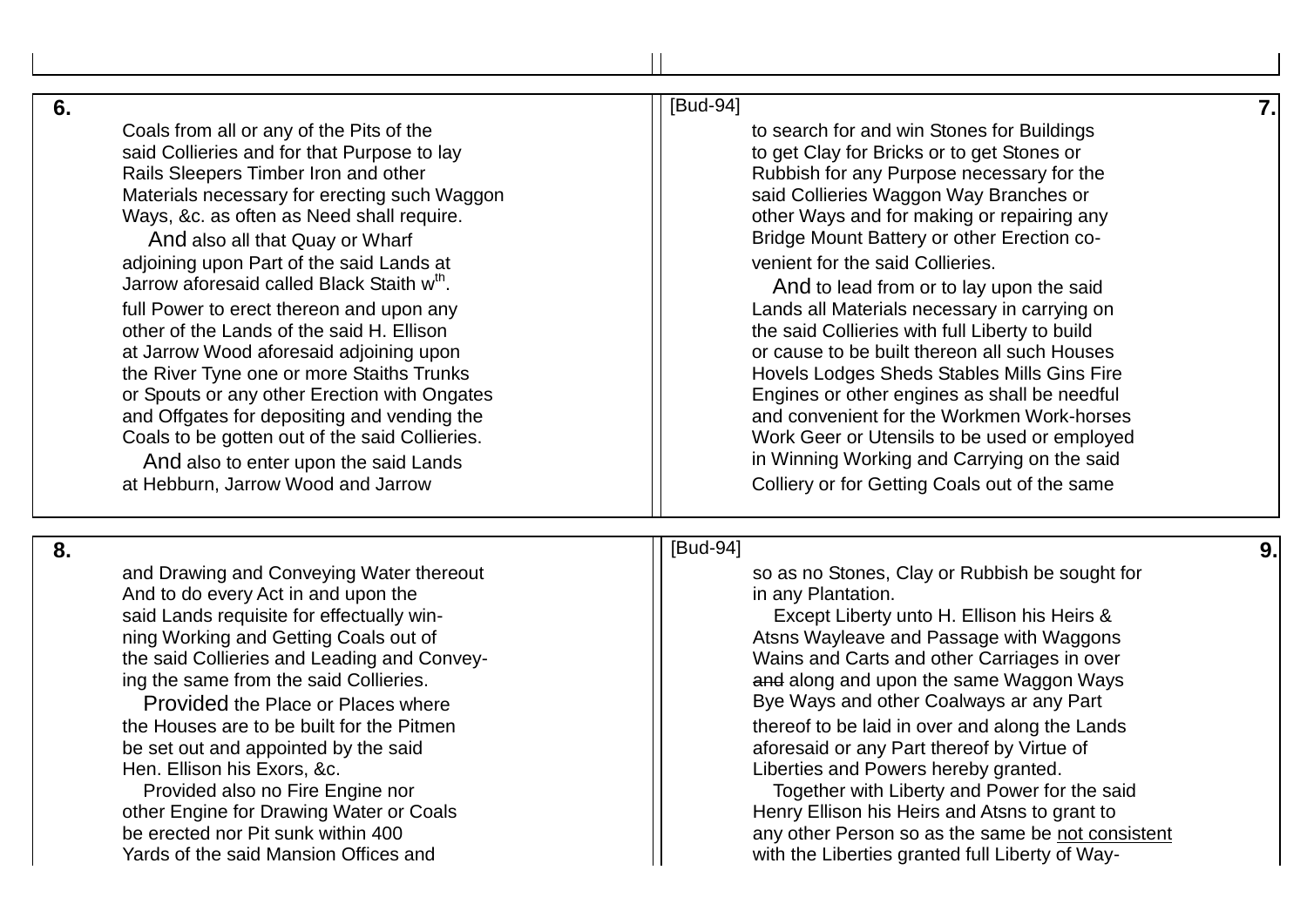|     | Gardens at Hebburn nor any Bricks burnt<br>within 500 Yards thereof nor ant Wag-<br>gon Way laid within 400 Yards. And                                                                                                                                                                                                                                                                                                                                                                                                                                                                                                                                                                                                                                             | leave and Passage for Waggons Wains & c. loaden<br>or unloaden in over or upon and along the Ways<br>&c. herein demised He or they paying to the<br>said Lesses their Exors, &c. Yearly 2 <sup>sh</sup> . a Ten                                                                                                                                                                                                                                                                                                                                                                                                                                                                                                                                                                                   |     |
|-----|--------------------------------------------------------------------------------------------------------------------------------------------------------------------------------------------------------------------------------------------------------------------------------------------------------------------------------------------------------------------------------------------------------------------------------------------------------------------------------------------------------------------------------------------------------------------------------------------------------------------------------------------------------------------------------------------------------------------------------------------------------------------|---------------------------------------------------------------------------------------------------------------------------------------------------------------------------------------------------------------------------------------------------------------------------------------------------------------------------------------------------------------------------------------------------------------------------------------------------------------------------------------------------------------------------------------------------------------------------------------------------------------------------------------------------------------------------------------------------------------------------------------------------------------------------------------------------|-----|
| 10. | per Mile for every Ten which the said<br>H. Ellison his Heirs or Atsns or his or<br>their Lessees shall lead over and along the<br>said Waggon Ways and so in Proportion for<br>a greater or less Quantity than a Ten, such<br>Measure as a aftermentioned and in Proportion<br>also for a less Distance than a Mile giving<br>as little Hindrance to the said Lessees as<br>may be<br>Except also to the said H. Ellison<br>his and their Tenants of the Lands<br>under which the demised Collieries lie<br>Liberty of Passage over along and across the<br>Waggon Ways &c. on foot or horseback and<br>with Workmen Horses Cattle Carts and<br>other Carriages for Husbandry and other<br>Purposes doing as little Damage to such<br>Waggon Ways, &c. as may be. | [Bud-94]<br>And also Liberty to erect Staiths Trunks<br>Spouts or any other necessary or convenient<br>Erections upon any Part of the said Lands<br>9 Y:<br>then occupied by the Lessees by Staiths Trunks<br>Spouts or other Erections.<br>To Hold the said Collieries Key Staith<br>Room Wayleave and all other Liberties and<br>Premises granted or intended so to be and<br>every part thereof Except as excepted with<br>Appurtenances unto the said Lesses their<br>Exors &c. from the 1 <sup>st</sup> . Day of July ensuing<br>the Date for the Term of 31 Years.<br>Yielding and paying therefore yearly<br>and every Year during the said Term unto<br>the said H. Ellison his Heirs and Atsns the<br>clear Rent of 500 £. for 625 Tens of<br>Coals to be yearly wrought out of the said | 11. |
| 12. | Collieries reckoning 418 Bolls to a<br>Ten, each Boll containing 36 Winchester<br>Gallons, or 22 Waggons to a Ten each<br>Waggon 19 Bolls such Measure as afores <sup>d</sup><br>the said certain Rent to be paid at two<br>Days in the Year namely on the 1 <sup>st</sup> . Day<br>of January and the 1 <sup>st</sup> . Day of July in<br>every Year by equal Portions, whether the<br>said Quantity of Coals for which the same                                                                                                                                                                                                                                                                                                                                  | [Bud-94]<br>aforesaid which over and above the said<br>yearly Quantity of 625 Tens shall in any<br>one Year of the said Term be wrought and<br>gotten forth and out of the said Collieries and<br>so in Proportion for a greater or less Quantity<br>than a Ten The said further Rent of 16 Sh.<br>per Ten to be paid at or upon the first Day<br>of January in every Year of the Term by so<br>much as the Number or Quantity of Tens of                                                                                                                                                                                                                                                                                                                                                         | 13. |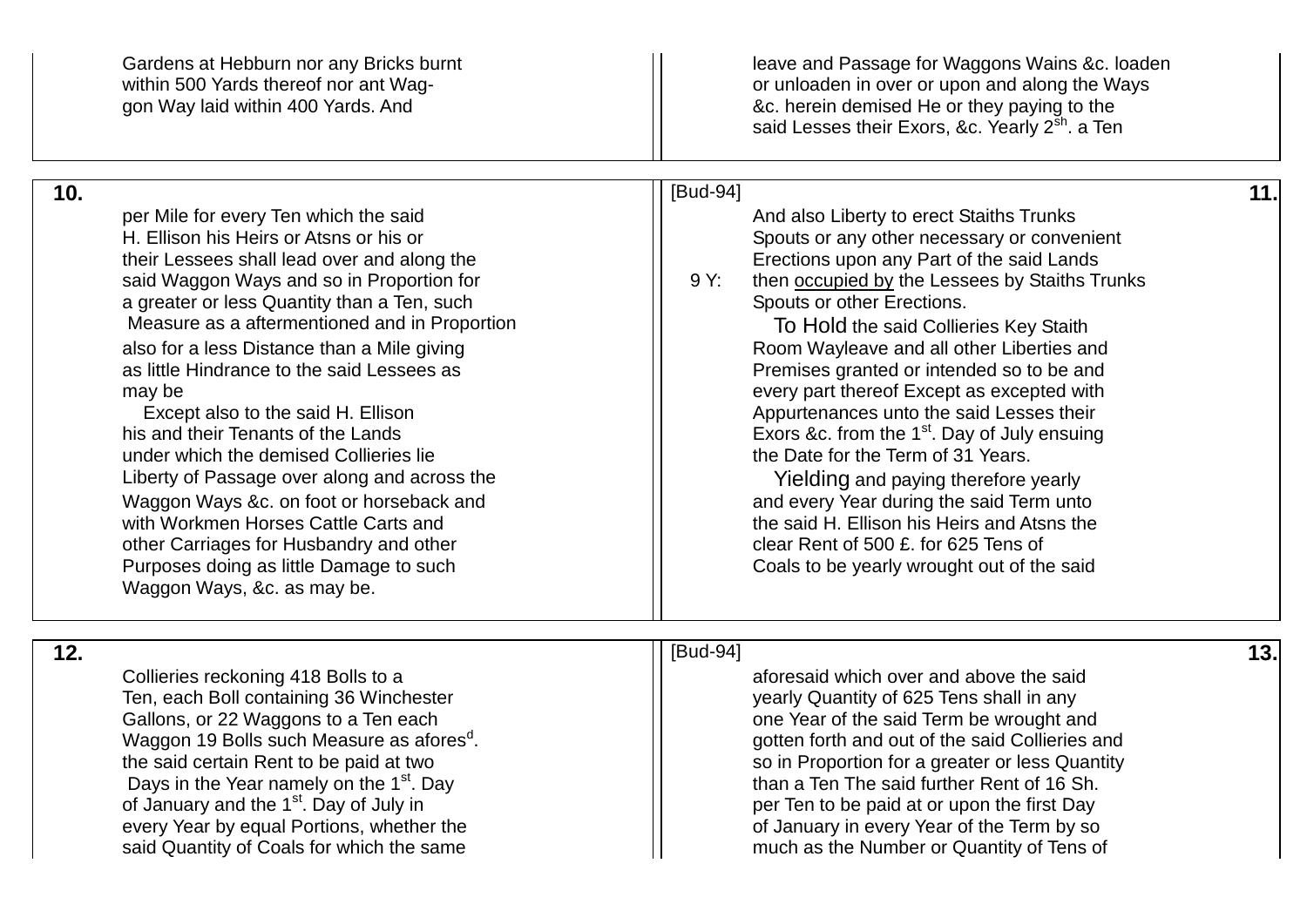is reserved be wrought or not, the first Pay ment thereof to be made on the  $1<sup>st</sup>$ . Day shall in the preceding Year or any Part January ensuing the Date hereof. The said yearly state of the said yearly state of the said yearly Also vielding and paying unto the said  $\parallel$  Quantity of 625 Tens All which Rents & and over above the said certain yearly **Rates** and assessments whatsoever. Rent of 500  $\pounds$ , the further Rent of 16<sup>sh</sup>.

per Ten for every Ten such Measure as paid for Coals consumed by the said Hen.

Coals won wrought and gotten as aforesaid H. Ellison &c. during the Term of 31 Years Payments shall be made clear of  $\sim$ all> Taxes . Provided that no Rent shall be

Ellison at his Mansion at Hebburn or by

### [Bud -94] **15.**

the full Quantity of 625 Tens for the Provided that if the Lessees shall not in above the said 625 in any preceding

the Fire Engines used in Drawing Water **and Contract Contract Contract Contract** as in any preceding Year shall have been out of the said Coalmines or for the Fire wrought short of and less than the said Coal of the Workmen employed in working yearly Quantity of 625 Tens without the same provided the Workmen's Fire Coal paying any additional Rent for the same does not exceed in any one Year One Ten for **it contains the Intent of these Presents** and every Thousand Chaldrons sold by said **of the Parties to the same that the said** Lessees Provided that nothing herein shall Lessees shall every Year or one Year with extend or exempt the Lessees from Payment and Textend or exempt the Lessees from Payment of Rent for Coals used by any Engine em ployed in Drawing Coals. The said certain Rent provided the Exceeding

one Year win work and get forth and out of  $\vert$  Year shall not be brought in Aid of and the said Collieries the said Yearly Quantity the said of the Deficiency ^<in> any subseof 625 Tens it shall be lawful for them quent Year. in Order to make up such Deficiency in Arror Connection Connection Connection Provided that if the said several and any subsequent Year of the said Term to win respective Rents or any of them or any Part work lead and carry away from and out  $\vert$  of any of them shall be behind for 40 of the said Collieries so many Tens of Coals

Days after the said Days whereon They **Provided further that if the said** and may be lawful for the said Hen.  $\vert$  3 Calendar Months after they ought to Ellison &c.&c. or any of them to enter

## **16** [Bud

ought to be paid as aforesaid it shall several Rents as aforesaid be unpaid for or any of them to enter **be paid as aforesaid that it shall be law-**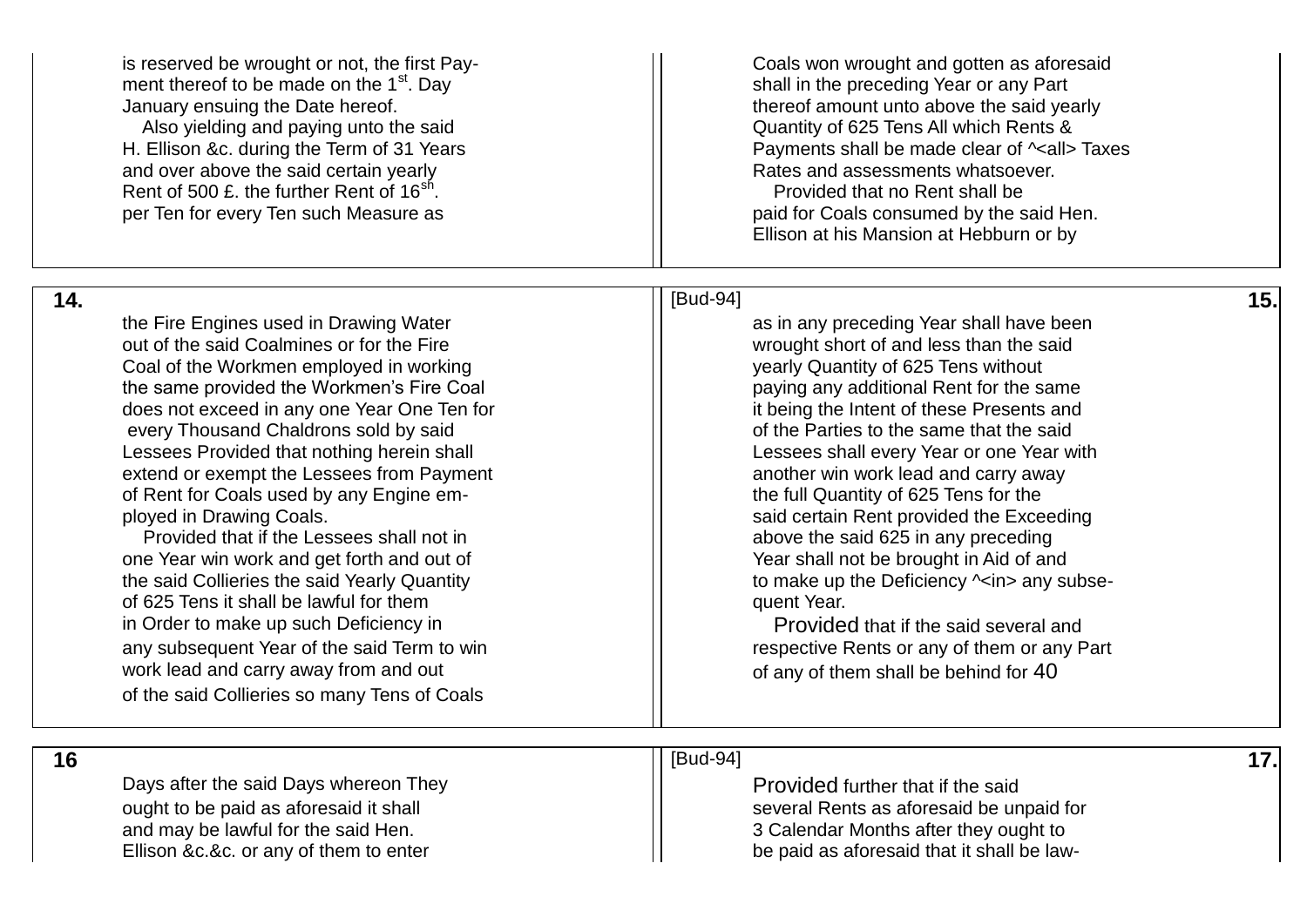and distrain all and every of the Coals there found and also all Horses **Example 20** Testate ant Thing to the contrary not-Carts Wains and other Carriages there with the withstanding. used to take carry away sell or other satisfied rendering the Overplus if

 **18 .**

upon the demised Premises and The  $\vert$  full for the said Hen. Ellison &c. without Pits Staiths Trunks Spouts Waggon and The Mathematic Community actual Demand made upon the  $\sim$ demised> Premises Ways &c. used for the said Collieries **or any Part thereof in the Name of the whole** to re-enter and repossess as in his former

And the said Lessees jointly are severally wise to detain and keep till the Rents covenant and for their joint and several so in Arrear together with the Costs & Heirs, &c. that they or some of them will Charges of such Distress and Sale be during the Continuance of this Demise pay <sup>d</sup>. H. Ellison &c. any to the said Lessees, &c. &c. the several and respective Rents herein reserved and agree to be paid upon the several

| Days and in the Manner before men-                                                                                                                                                                                                                                                                                                                                                                                                                                                                                                                                      | And will have a Barrier of whole                                                                                                                                                                                                                                                                                                                                                                                                                                                                                                                                                                |
|-------------------------------------------------------------------------------------------------------------------------------------------------------------------------------------------------------------------------------------------------------------------------------------------------------------------------------------------------------------------------------------------------------------------------------------------------------------------------------------------------------------------------------------------------------------------------|-------------------------------------------------------------------------------------------------------------------------------------------------------------------------------------------------------------------------------------------------------------------------------------------------------------------------------------------------------------------------------------------------------------------------------------------------------------------------------------------------------------------------------------------------------------------------------------------------|
| tioned<br>And also will use their best Endeavours<br>for the effectual Winning Working and<br>Carrying on the said Colliery and will<br>work the same fairly and according to<br>the best Method of Working Collieries on<br>Tyne.<br>And will not by themselves or Servants<br>Agents or Workmen do or willingly -<br>suffer to be done any Act whereby the<br>q.y give<br>said Colliery may be drowned or over-<br>burthened with Water or Staith of the<br>said or any neighbouring Colliery or<br>whereby any Injury may happen to the<br>same or any Part thereof. | Coal at least 90 Yards in Thickness<br>against Walls End and Walker Collieries<br>and of 40 Yards next the sdjoining<br>Collieries.<br>And shall not make or willingly<br>suffer to be made any Outstroke or<br>Drift or Watercourse into any adjoining<br>Colliery without Leave of the said<br>H. Ellison in Writing.<br>And will keep a true Account of all<br>Coals wrought out of the said Collieries -<br>Monthly during this Demise or at other<br>Time if requested shew to the said H. Ellison<br>&c. or his or their Agent the several and<br>respective Books and Presentments which |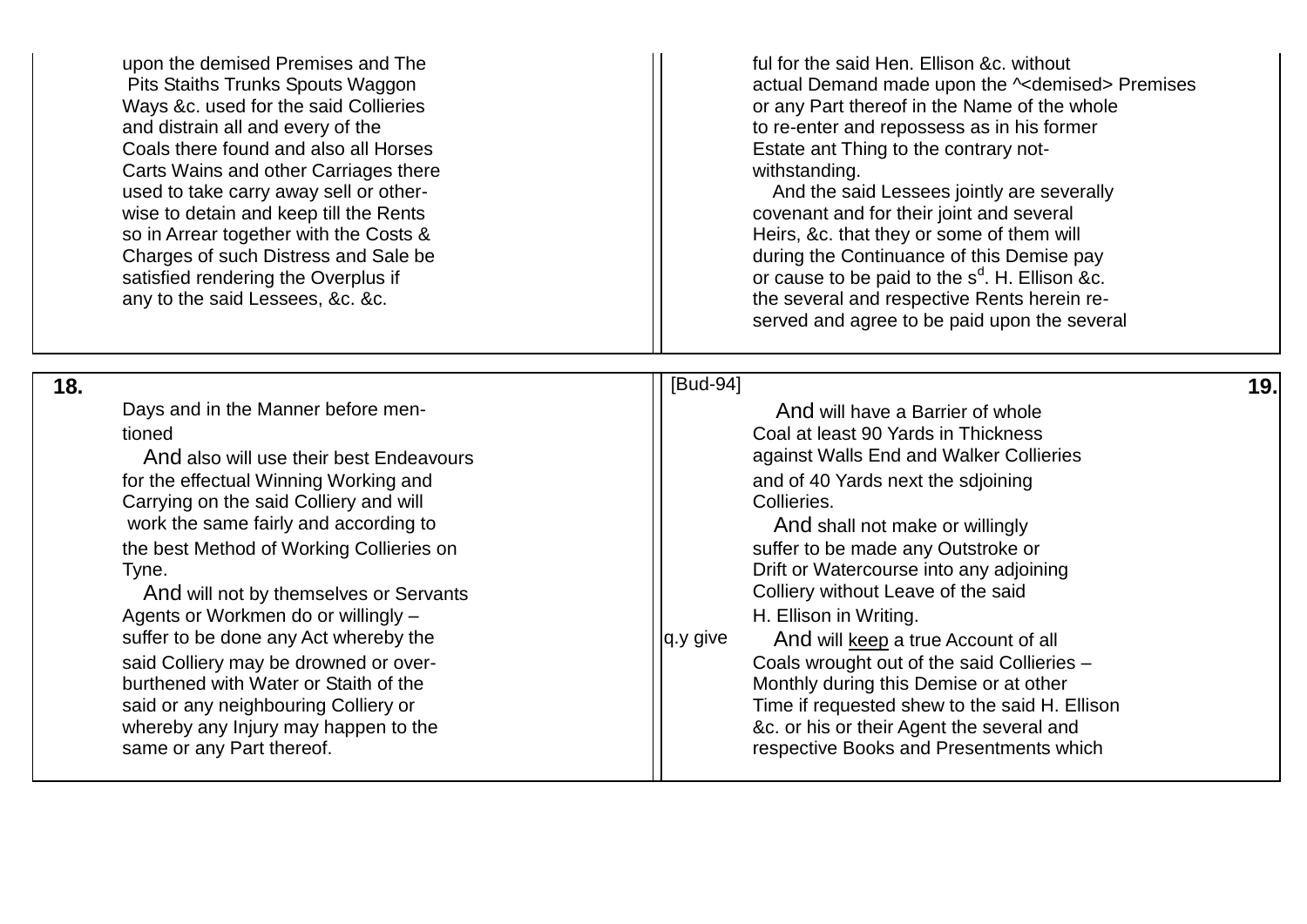shall be kept of the several Numbers Numbers Numbers Working Leading and Delivering of the and Quantities of Tens of Coals to be wrought had gotten and laid above gotten but of the said Collieries may be to the said Collieries. The said Collieries and the said Collieries. And that once in every Year, viz. on

of all Coals wrought out of the same And also monthly or at any other Time as aforesaid give unto the said Henry and Led from the said Colliery unto the Ellison &c. true Copies of all such Bills Time of Delivering the same. of Presentments as shall be given b the Overmen ot Staithmen of all Coals for the said Hen. Ellison &c. when they wrought gotten and led from and out think proper to inspect the Staithmens of the said Collieries, the said Copies Bills Books and Accounts so that hereby the

## **20 I** [Bud -94] **21.**

– several Quantities of Coals wrought and Ground from the Pit or Pits belonging the more easily known and ascertained.

And true Copies of the Accounts and true Copies of the Accounts of the 1st. Day of January or within One and H<br>All Coals wrought out of the same all Coals wrought out of the said H.  $t$ . of all Coals wro $t$ .

And further that it shall be lawful Overmens and all other Books of Acc<sup>t</sup>. of and Accounts to be signed by the proper the state of Coal won  $\sim$ &> wrought of Person making and keeping such Bills the said Collieries, and to take Copies thereof.

## **22 .**

any of the Pits or at the Staiths to take Carriages to be used in Carrying Coals an Acc<sup>t</sup>. of the Coals to be wrought gotten and led out of and from the  $s^d$ 

And also that they will on the  $1<sup>st</sup>$ . of the Dimensions and of the Number to such Notice then it shall be lawful for And it shall be lawful for

## [Bud

And also to employ a Clerk at all or Stop the Waggons Wains Carts or other from the said Collieries and to measure the same the better to be informed of the just Size and Contents thereof and in Case of January in every Year give Notice any of the said Waggons, &c. shall be found to in Writing to the said H. Ellison &c. **carry more Coals than they ought according** of Bolls such Measure as aforesaid the said H. Ellison &c. to Seize and keep which the Waggons or other Carriages to such Waggons &c. till reduced to a proper be used by the said Lessees their Exors Size by the said Lessees and then also such &c. for the Year next ensuing in Leading Waggons, &c. and all other Waggons, &c. then the Coals from the Pits of the said Colly. employed by the said Lessees in Carrying to the Staith shall contain to the said Coals shall be reckoned to have carried such Over-Measure for 2 Calendar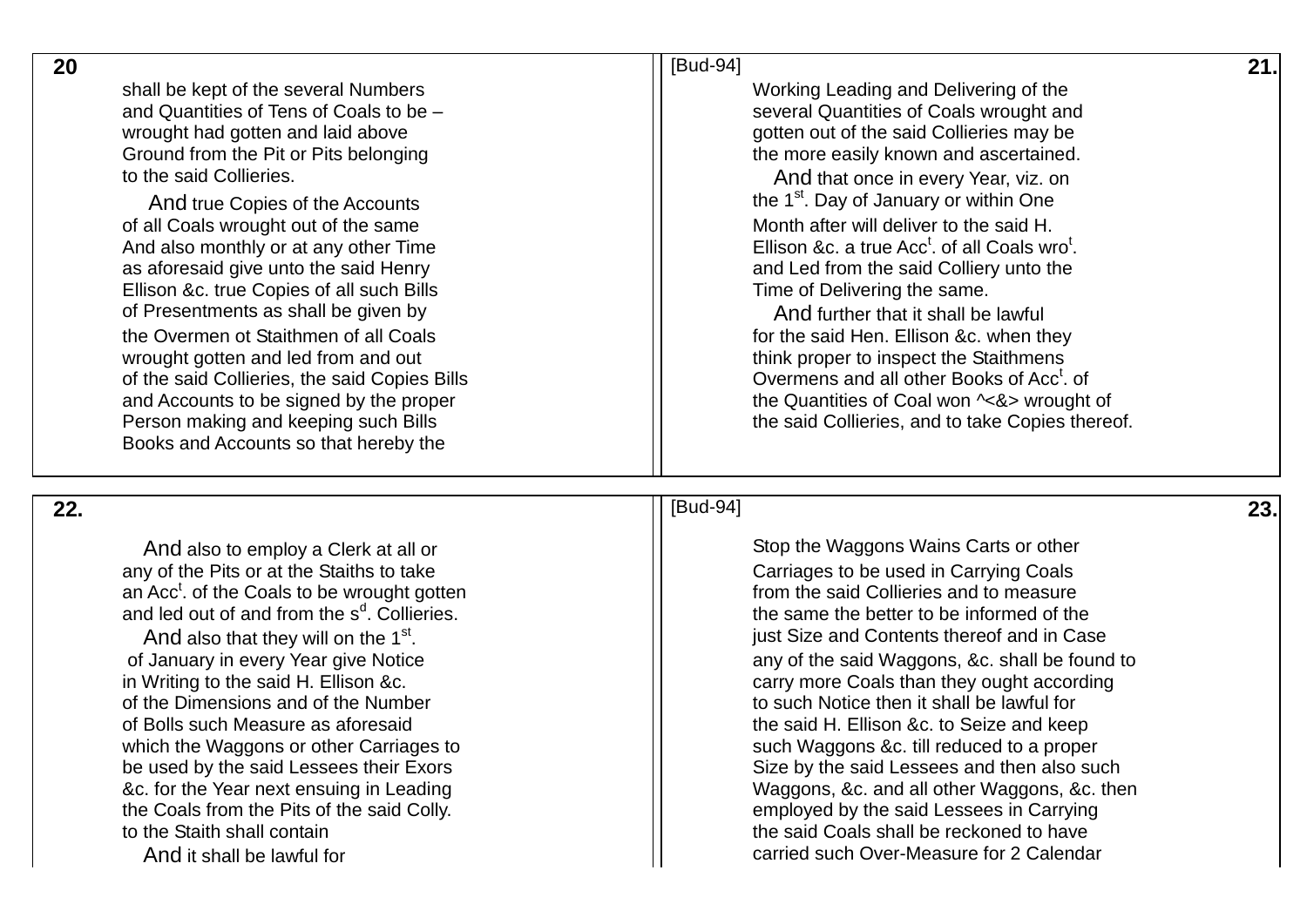the said H. Ellison, &c. at any Time to say and the Months preceding And shall be paid for accordingly unless there shall have been an Ad measurement within that Space and then

| 24. |                                                                                                                                                                                                                                                                                                                                                                                                                                                                                                                                                                                                                                                                                                                                                                  | [Bud-94]                                                                                                                                                                                                                                                                                                                                                                                                                                                                                                                                                                                                                                                                                                                                                                                                           | 24. |
|-----|------------------------------------------------------------------------------------------------------------------------------------------------------------------------------------------------------------------------------------------------------------------------------------------------------------------------------------------------------------------------------------------------------------------------------------------------------------------------------------------------------------------------------------------------------------------------------------------------------------------------------------------------------------------------------------------------------------------------------------------------------------------|--------------------------------------------------------------------------------------------------------------------------------------------------------------------------------------------------------------------------------------------------------------------------------------------------------------------------------------------------------------------------------------------------------------------------------------------------------------------------------------------------------------------------------------------------------------------------------------------------------------------------------------------------------------------------------------------------------------------------------------------------------------------------------------------------------------------|-----|
|     | they shall be reckoned to have carried<br>such Overmeasure from the then last<br>Admeasurement only.<br>And that the said H. Ellison, &c.<br>may be satisfied of the regular Working<br>of the said Colliery it shall be lawful<br>for the said H. Ellison, &c. or his or their<br>Viewer or other Person to be employed by<br>him or them at any Time at their Pleasure<br>to descend into the said Colliery by all or<br>any of the Pits to be sunk in the Lands<br>aforesaid by s <sup>d</sup> . Lessees &c. by any of<br>the Ropes Rollers &c. used or employed in or<br>about the said Colliery or any Ropes &c. of<br>their own And may have the Help of the<br>Workmen then employed in the said Colliery<br>or of such other Persons as they shall think | fit to View Measure and Survey the Workings<br>to be informed of the regular Working and to<br>use such other Methods as they shall think<br>fit to discover the several Quantities of Coals<br>from Time to Time wrought and gotten out<br>of the said Colliery and by the same Means<br>to reascend when they think convenient.<br>And that in such Part of the said<br>Lands where Walls Hedges &c. shall be laid<br>open by levelling or using any Waggonway<br>or any other Carriage Way in through over or<br>along the said Lands, the s <sup>d</sup> . Lessees &c. or<br>some of them will at their proper Costs im-<br>mediately after wall up or secure such broken<br>Place and maintain good and sufficient<br>Gates or Rails and Stoops and provide Locks<br>and employ sufficient Gate Keepers where |     |
| 26  | necessary to keep the same and take Care<br>as much as may be that no Damage be<br>done to the said H. Ellison &c. or any of<br>his or their Tenants by Horses or other<br>Cattle trespassing through neglect of<br>Repairing Maintaining Keeping shut &<br>Locking the said Gates.<br>And will in Case of such Trespasses<br>happening as aforesaid to the said H.                                                                                                                                                                                                                                                                                                                                                                                              | [Bud-94]<br>And will in every Year pay all Manner<br>of Taxes Cesses or other Impositions which<br>shall be laid upon the demised Premises or<br>any Part thereof.<br>And that the said Lessees &c. will<br>not work any Coals under the Mansion<br>house and Gardens at Hebburn aforesaid<br>or within 40 Yards thereof nor sink any<br>Pits or Shafts or built any Houses Engines                                                                                                                                                                                                                                                                                                                                                                                                                                | 27. |
|     | Ellison &c. or his or their Tenants such<br>Satisfaction for Damages thereby at such                                                                                                                                                                                                                                                                                                                                                                                                                                                                                                                                                                                                                                                                             | Machines or other Erections whatsoever<br>or win any Stones or Clay within 400                                                                                                                                                                                                                                                                                                                                                                                                                                                                                                                                                                                                                                                                                                                                     |     |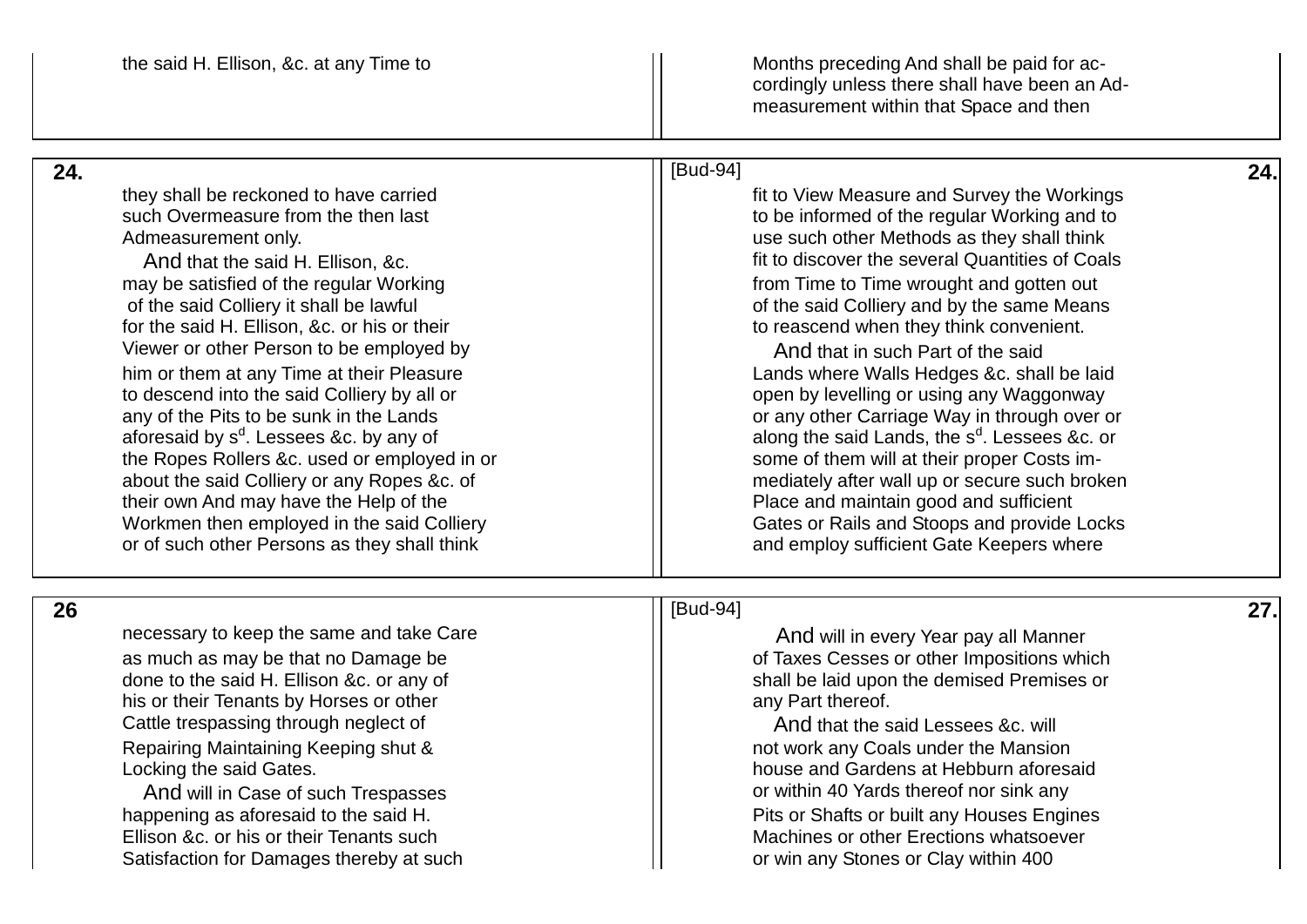|     | Time and in such Manner as shall be<br>settled by two indifferent Persons one to be<br>chosen by the said H. Ellison &c. and the<br>other by the said Lessees, &c. And in Case<br>such two Persons cannot agree in their De-<br>termination they shall nominate a third<br>whose Determination shall be final.                                                                                                                                                                                                                                                                                                                                                                                | Yards of the said Mansion House and<br>Offices or gardens at Hebburn aforesaid<br>or lay any Waggon Way Bye Way or Side Way<br>or ant Branches thereof within 400 Yards<br>of the said Mansion house Outhouses Offices<br><b>Gardens and Plantations.</b>                                                                                                                                                                                                                                                                                                                                                                                                                                                                                                                            |     |
|-----|-----------------------------------------------------------------------------------------------------------------------------------------------------------------------------------------------------------------------------------------------------------------------------------------------------------------------------------------------------------------------------------------------------------------------------------------------------------------------------------------------------------------------------------------------------------------------------------------------------------------------------------------------------------------------------------------------|--------------------------------------------------------------------------------------------------------------------------------------------------------------------------------------------------------------------------------------------------------------------------------------------------------------------------------------------------------------------------------------------------------------------------------------------------------------------------------------------------------------------------------------------------------------------------------------------------------------------------------------------------------------------------------------------------------------------------------------------------------------------------------------|-----|
| 28. | And will suffer the said H. Ellison<br>&c. to take from any Working Pit<br>all the Coals to be consumed in his Dwel-<br>ling House, Outhouses and gardens at<br>Hebburn without paying any Thing for<br>the same.<br>And will amend and keep in Re-<br>pair all Roads used for the said Colliery<br>except public Carriage Roads repaired<br>by Statute Labour.<br>And will draw to bank all Manure<br>bred in the Pit of the s <sup>d</sup> . Colliery, which<br>Manure as well as that bred in the Stables<br>thereof or about the same if not and by<br>the said Lessees &c. and laid upon Lands<br>which shall demised to them by the said<br>H. Ellison &c. the said H. Ellison, &c. may | [Bud-94]<br>take and carry away for his &c. own Use<br>without making any Satisfaction to the<br>said Lessees &c. for the same.<br>And it is agreed by the Parties to these<br>Presents that in Case the said H. Ellison<br>&c. at the End or other sooner Determina-<br>tion of this Term shall be desirous to pur-<br>chase the Materials of the said Gins Engines<br>Staiths Waggons Waggon Ways and other<br>Materials belonging to the said Colliery<br>and of such his or their Desire shall be-<br>fore such End or Determination give 6 Ca-<br>lenar Months Notice in Writing to the<br>said Lessees &c. or any of them of such his or<br>their Desire then the Particulars mentioned<br>in such Notice shall be valued and the<br>Time of Payment of such Valuation settled | 29. |
| 30. | by two indifferent Persons one chosen by<br>the said H. Ellison &c. and the other by the<br>said Lessees &c. and if such two Persons can-<br>not agree then they should chuse a third<br>Person whose Determination shall be final<br>provided the Determination of such two<br>Persons be made within One Month after                                                                                                                                                                                                                                                                                                                                                                        | [Bud-94]<br>said Lessees &c. will every Year pay unto<br>the said H. Ellison &c. or his or their Tenants<br>as a Compensation for the Spoil of Ground to<br>be occassioned by the Working of the said Colliery<br>or by making the Waggon Ways or other Ways<br>or by using any of the Privileges granted<br>or otherwise such Sum of Money as shall                                                                                                                                                                                                                                                                                                                                                                                                                                 | 31. |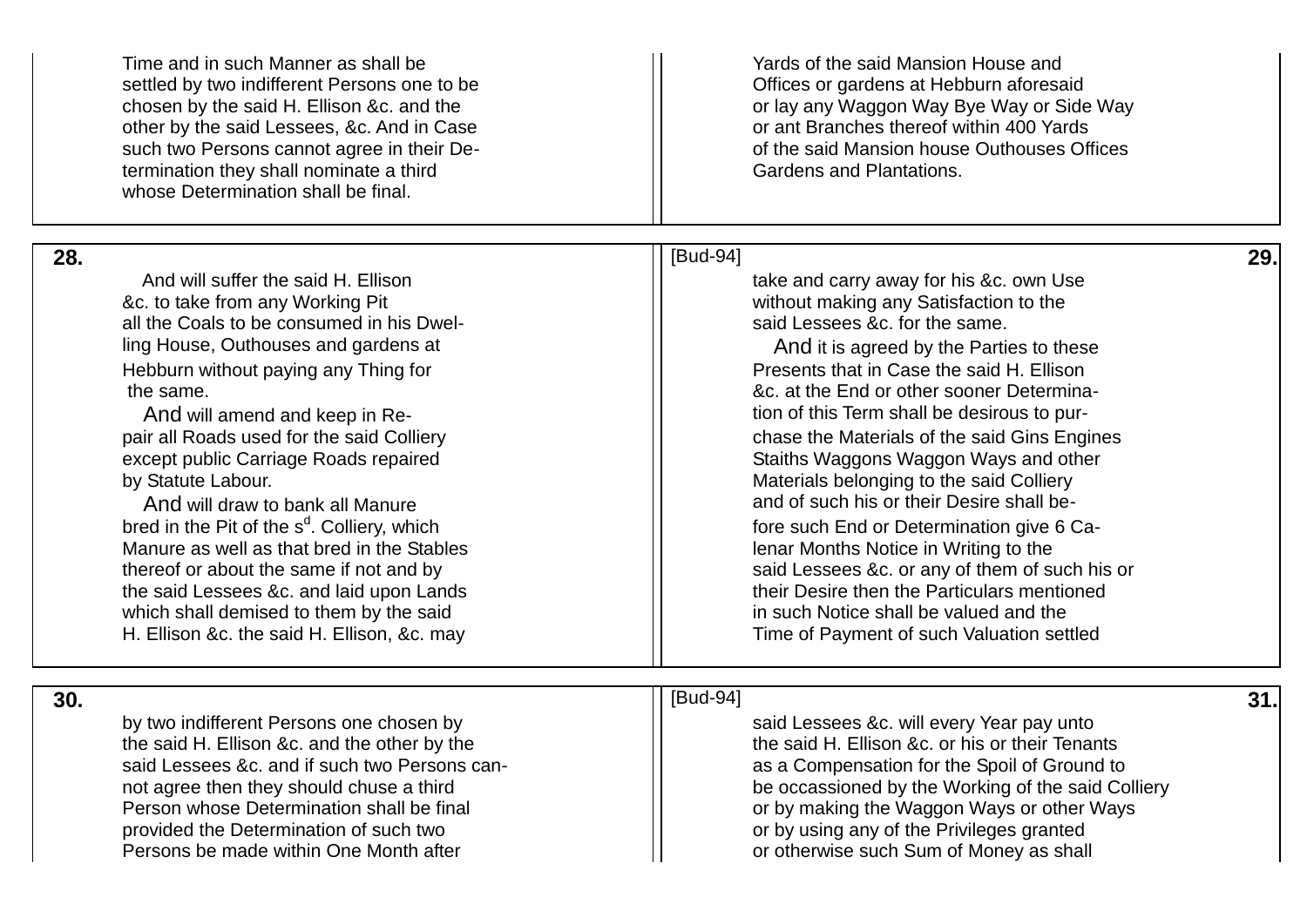Person within a Fortnight after his Ap-&c. will pay to the said Lessees &c. in said the same to be paid on the Days besuch Sum or Sums of Money and at such fore mentioned for Payment of the said Times as shall be so settled as aforesaid.

severally and for their joint and several **Plomatic Equation** Plowing. Heirs Exors &c. do further covenant to and And that the said Lessees &c. will at the with the said H. Ellison &c. that they the

their Appointment and that of such third be settled by two indifferent Persons or in Case they cannot agree by a third such two pointment And then the said H. Ellison New York (Person and third Person to be chosen as aforecertain Rent and to continue to be paid And the said Lessees jointly and the Ground so Spoiled be rendered fit for

End or sooner Determination of the Term -

 **32**

H. Ellison &c. all and singular the Pre mises with all the Buildings thereon erected of Stone or Brick in good Repair.

and upstanding wherein there shall re Shafts so walled and timbered to be in state of the state of any claiming under him or them.

And at the End or other Determination or within 15 Months after level the Months after the End or Determination of Grounds of the demised Premises except This Demise to carry away along the said what shall be required by the  $\mathbf{s}^\text{d}$ 

#### **.** [Budget ] [Budget ] [Budget ] [Budget ] [[Budget ] [[Budget ] [[Budget ] [[Budget ] [[Budget ] [[Budget ] [ -94] **33.**

demised peaceably deliver up to the said  $\vert$  and  $\vert$  and  $\vert$  are  $\vert$  and  $\vert$  are  $\vert$  are  $\vert$  are  $\vert$  are  $\vert$  are  $\vert$  are  $\vert$  are  $\vert$  are  $\vert$  are  $\vert$  are  $\vert$  are  $\vert$  are  $\vert$  are  $\vert$  are  $\vert$  are  $\vert$  are the said Colliery, fit for Plowing (except<br>Cutts and Batteries.

<sup>d</sup>. H. Ellison for himself &. And also all the Pits free and open covenants with the said Lessees that it shall be lawful for them paying the main any whole Coal Walls or Pillars several and respective Rents reserved and capable of being wrought together with performing the Covenants on their Parts to all the Drifts and Water Courses open being be performed peaceably to enjoy the Premises and upstanding and the said Pits and without Disturbance of the said H. Ellison &c.

good Repair and Working Condition.<br>And they have paid and performed<br>And at the End or other Determination<br>And as aforesaid and not otherwise within 15 Waggon Ways and to lay on the Staith and

 **34 .**

vend the Coals which shall be already vend the Coals which shall be already vend the Provided that if during the Term

## [Bud

wrought and laid above Ground at any any any Difference between the said H. Ellison of the Pits belonging to the demised **by the solution of the said Lessees** touching the Work-Premises and for that Purpose to repair inclusion in the said Colliery should arise then the said Ways as Occasion shall require within 14 Days after such Difference shall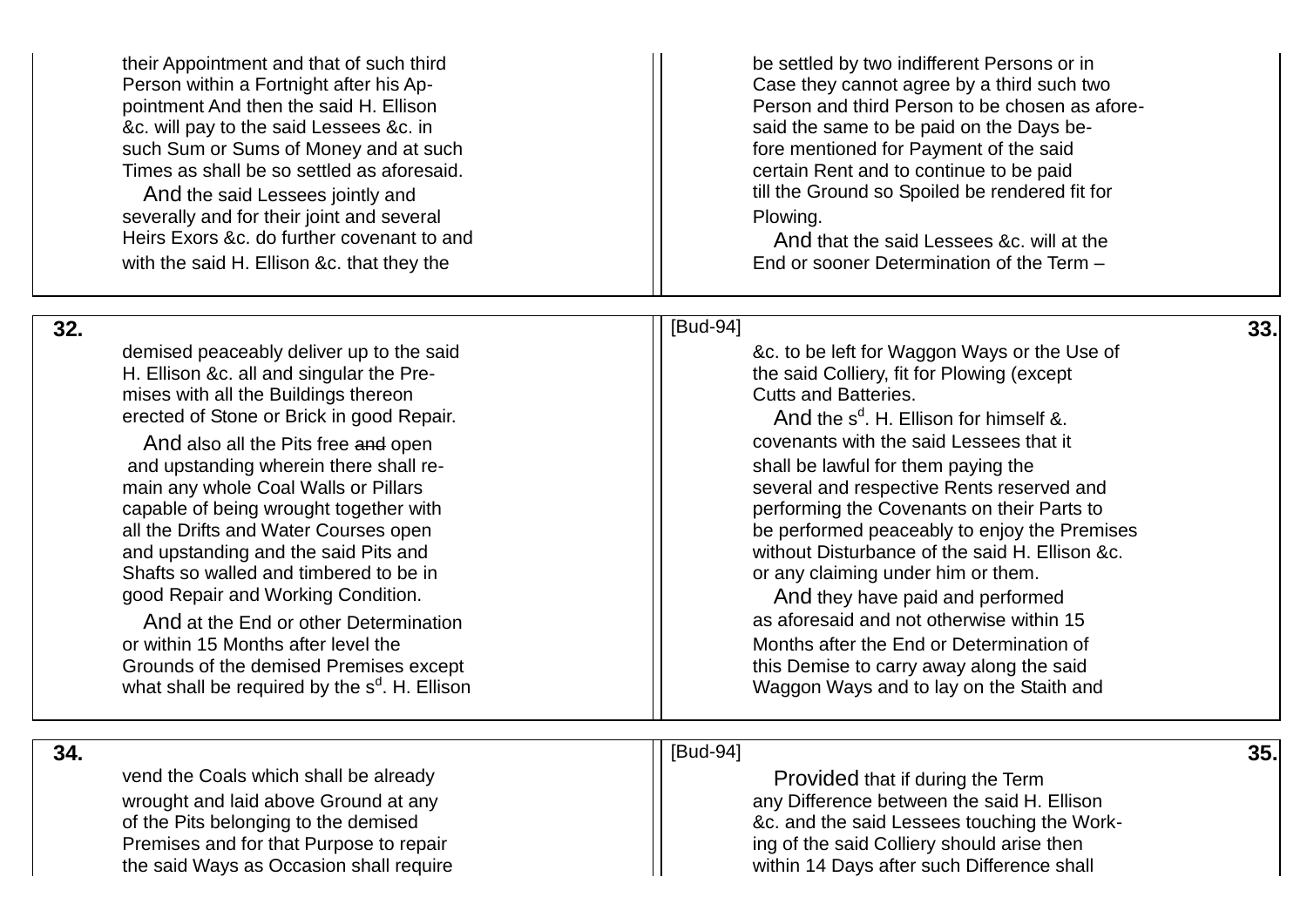of Stone or Brick) Ropes Rollers and after such Appointment report their Oother Materials belong to the said **phinicipal state of the said colliery** pinion in what Manner the said Colliery

thereof as the said H. Ellison &c. shall within 14 Days as aforesaid then they shall have agreed to Purchase. within 21 Days after their Appointment

And also to carry away all the arise two Viewers shall be nominated one by Gins and Engines for drawing Coals the said H. Ellison, &c. and the other by the Gins and Engines for drawing Coals and other Engines (except all Erections said Lessees, &c. who shall within 14 Days Colliery. Colliery. And also the Rails Sleepers and other **And also the Rails Sleepers and other And also the Rails Sleepers and other** Materials of the Waggon Ways remain-<br>  $\vert$  according to the Opinion of such two Viewers ing on the said Premises except such Parts **but in Case they cannot agree in their Opinion** chuse a third Person who shall be a Viewer

 **36.**

and whose Determination shall be made And it is further covenanted between

Difference as aforesaid and till the said  $\vert$   $\vert$  Hen. Ellison &c. at his or their most Lessees &c. shall appoint a Viewer as Unit Communication and Musual Place of Abode Then upon such afores<sup>d</sup>, and also for 5 Weeks after such Appointment or till such Reports shall all Rents and Arrears of Rent Sum and be made as aforesaid in Case the same be  $\vert$  Sums of Money then due and owing by &c. shall work the said Colliery according to

[Bud-94] **37.** 

within 14 Days after such Appointment the said Parties hereto that in Case the said and be final. And from thenceforth the lessees ac. shall be desirous to determine said Lessees &c. shall work the said  $\vert\vert$  the Term at the End of the 10<sup>th</sup>. or any Sub-Colliery according to the Direction of Such their Desire Sequent Year thereof of such their Desire such third Viewer. Such third Viewer. And further that from such previous Notice in Writing for the said Notice as aforesaid and upon Payment of made in less than 5 Weeks, the said Lessees  $\frac{1}{1}$  the said Lessees &c. in Respect of the de-<br>
8. Shall work the said Colliery according to the said Lessees of all the Direction of the Viewer of the said Covenants &c. on the Part of the said Lessees H. Ellison &c. &c. &c. to be performed The Term hereby demised and these Presents and every Thing herein contained